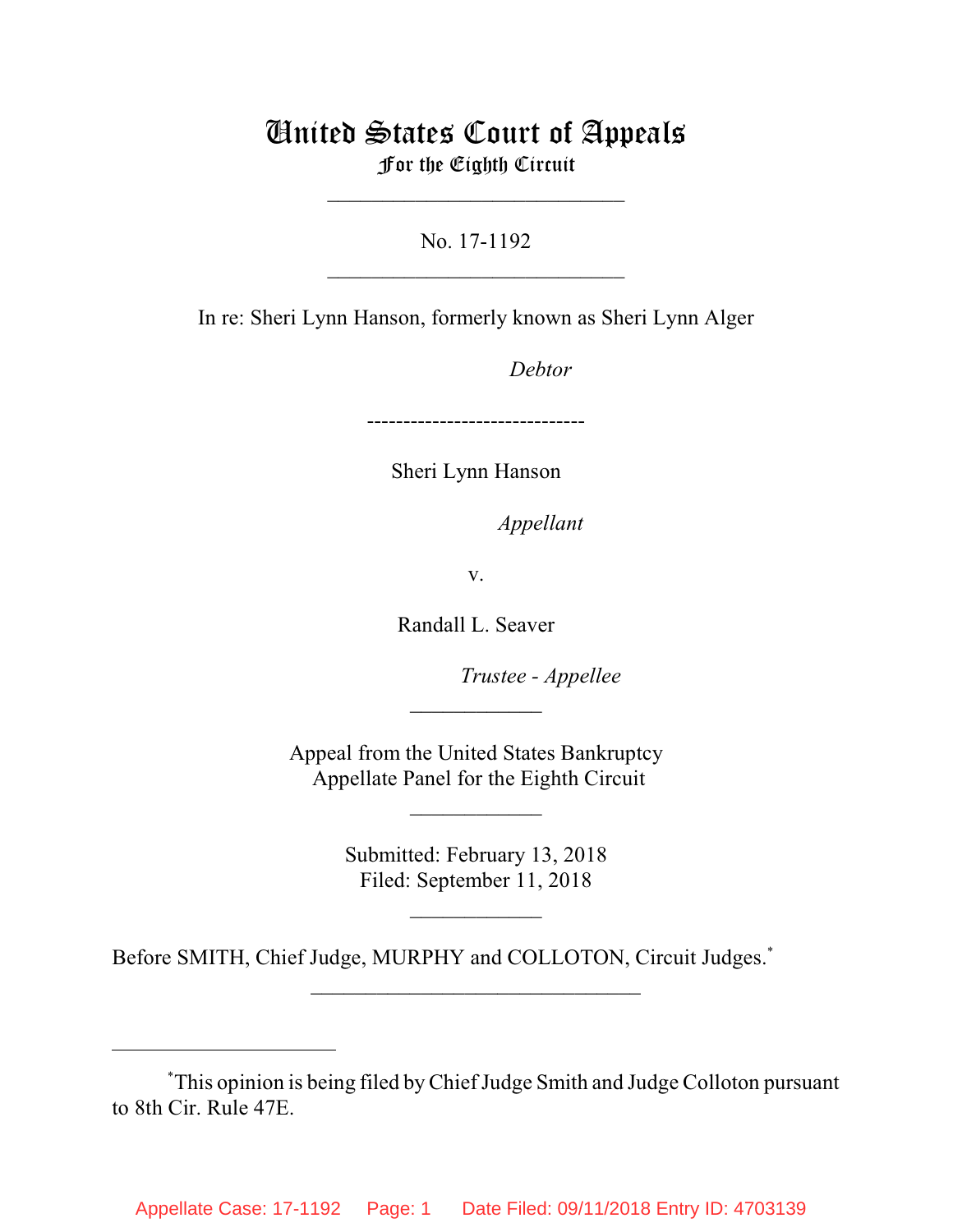SMITH, Chief Judge.

Sheri Hanson filed for bankruptcy in 2015. She later sought to exempt a property tax refund of \$1,500, asserting that she could exempt the refund as government assistance based on need under Minnesota law. The trustee objected to <sup>1</sup> Hanson's amended exemption, and the bankruptcy court sustained the objection. The Bankruptcy Appellate Panel (BAP) affirmed. Hanson appeals, and we affirm.

## I. *Background*

Minnesota law provides a list of types of property that a bankruptcy debtor may claim as exempt. *See* Minn. Stat. § 550.37. Subdivision 14 of Minnesota Statute § 550.37 exempts "[a]ll government assistance based on need" and provides, in relevant part:

All government assistance based on need, and the earnings or salary of a person who is a recipient of government assistance based on need, shall be exempt from all claims of creditors including any contractual setoff or security interest asserted by a financial institution. For the purposes of this chapter, government assistance based on need includes but is not limited to Minnesota family investment program, Supplemental Security Income, medical assistance, MinnesotaCare, payment of Medicare part B premiums or receipt of part D extra help, MFIP diversionary work program, work participation cash benefit, Minnesota supplemental assistance, emergencyMinnesota supplemental assistance, general assistance, emergency general assistance, emergency assistance or county crisis funds, energy or fuel assistance, and food support. The salary or earnings of any debtor who is or has been an eligible recipient of government assistance based on need . . . shall, upon the debtor's return to private employment or farming after having been

<sup>&</sup>lt;sup>1</sup>"Bankruptcy debtors may elect to use either the exemptions set forth in the federal bankruptcy code or in the nonbankruptcy law of the debtors' domicile." *Sholdan v. Dietz*, 108 F.3d 886, 887 n.2 (8th Cir. 1997) (citations omitted). Hanson chose to protect her assets under the Minnesota exemption provisions.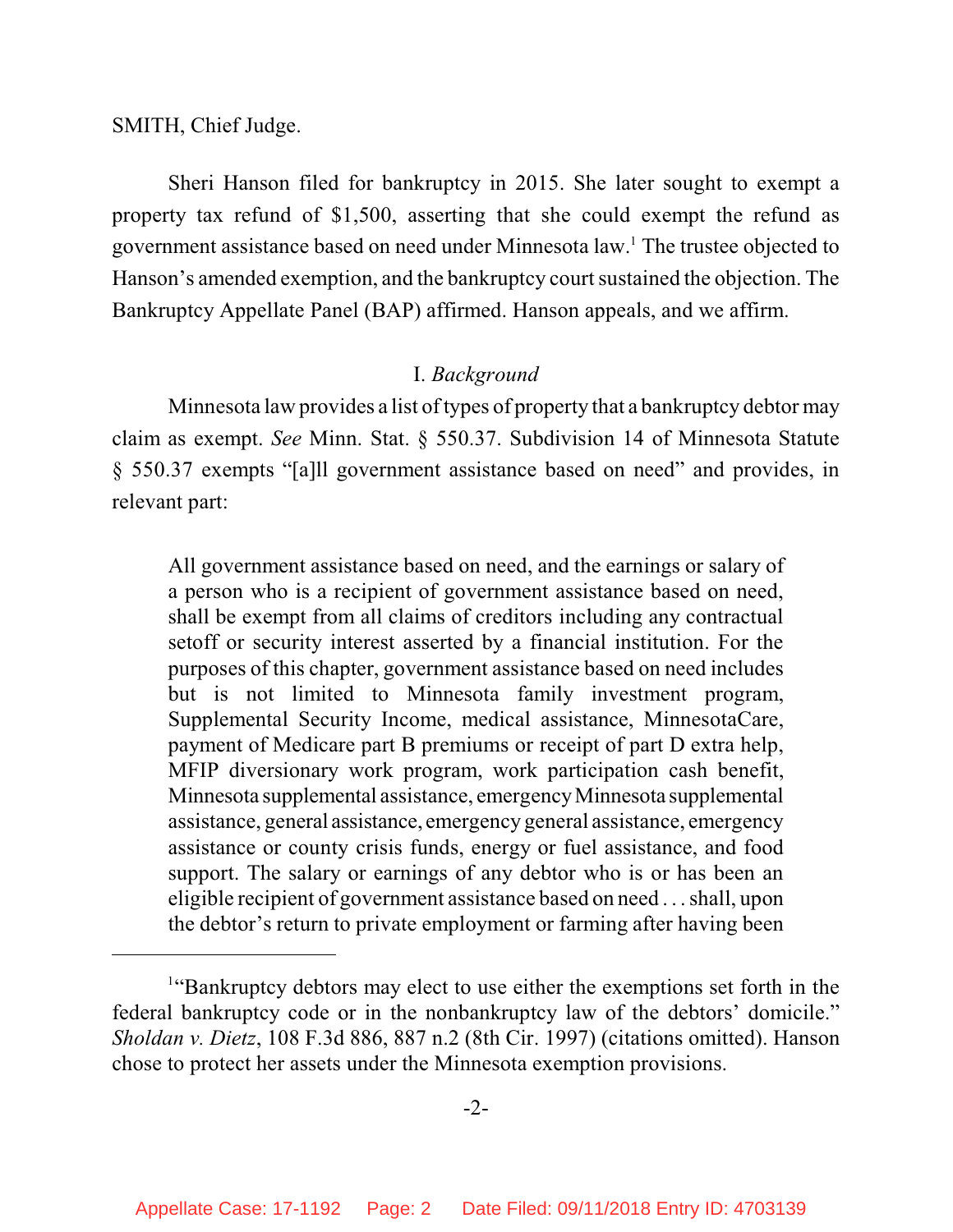an eligible recipient of government assistance based on need . . . be exempt from attachment, garnishment, or levy of execution for a period of six months after the debtor's return to employment or farming and after all public assistance for which eligibility existed has been terminated. . . . The burden of establishing that funds are exempt rests upon the debtor.

Hanson argues that her property tax refund falls within the definition of "government assistance based on need." *Id*.

The State of Minnesota Property Tax Refund Act provides three types of refunds: (1) a refund for homeowners whose property taxes are above a certain percentage of their household income, Minn. Stat. § 290A.04, subd. 2; (2) a refund for renters whose rent constituting property taxes exceeds a certain percentage oftheir household income, *id.*, subd. 2a; and (3) a refund for homeowners whose property taxes increased substantially, *id.*, subd. 2h. Hanson's refund fallsin the first category.

Under subdivision 2 of the Act, a homeowner whose property taxes are above a certain percentage of their household income is eligible for a refund. *See also id.*, subd. 2b ("The commissioner may reconstruct the tables in subdivision 2 for homeowners to reflect the elimination of the homestead credit beginning for claims based on taxes payable in 1990."). The maximum refund a household can collect is currently \$2,710. *See* Minnesota Department of Revenue, Homeowner Schedule for 2017 (Filing in 2018/Fiscal Year 2019), http://www.revenue.state.mn.us/Forms\_and\_Instructions/ho\_schedule\_17.pdf. This amount decreases as household income increases, but a household with an income of up to \$40,939 is eligible for the full \$2,710. *See id*. Homeowners with household incomes of \$110,650 and up are not eligible for the refund. *Id.* Although the payment istermed a "refund" under state law, it is actually a payment from the general treasury rather than a return of funds paid by the taxpayer.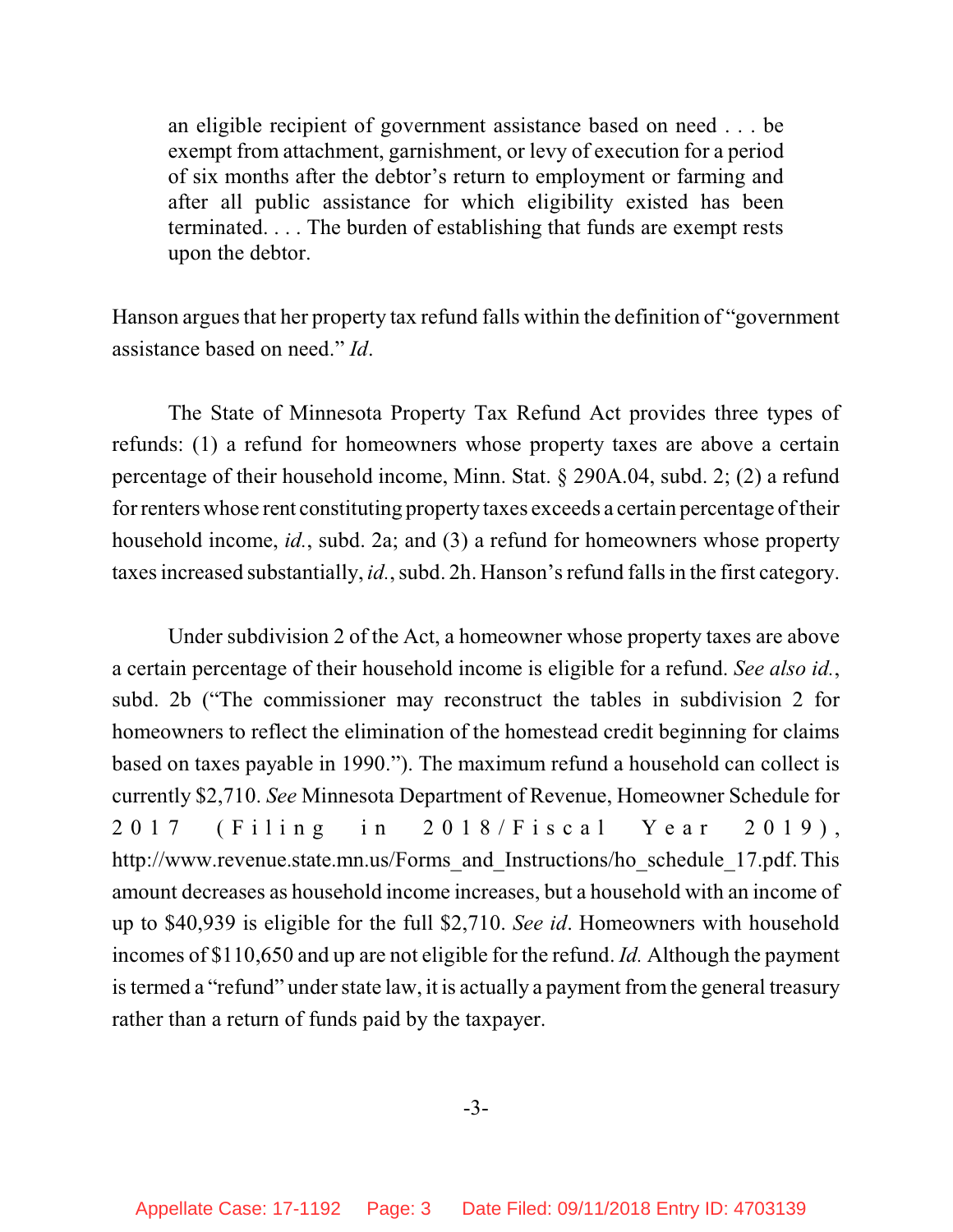Subdivision 2a sets up a similar type of scheme for renters whose rent constituting property taxes exceeds a certain percentage of household income. Renters with household incomes of \$59,960 and up are not eligible for the refund. *See* Minnesota Department of Revenue, Renter Schedule for 2017 (Filing in 2018/Fiscal  $Y$  e a r 2 0 1 9 ), http://www.revenue.state.mn.us/Forms\_and\_Instructions/renter\_schedule\_17.pdf. Subdivision 2h provides an additional refund for homeowners whose gross property taxes payable have increased substantially over the past year. A homeowner whose gross property taxes payable on a homestead increased more than 12 percent on the same property is eligible for an additional refund, provided the increase is more than \$100 and is not due to improvements made to the property. The refund is "60 percent of the amount of the increase over the greater of 12 percent of the prior year's property taxes payable or \$100" and is available regardless of the homeowner's income. Minn. Stat. § 290A.04, subd. 2h.

#### II. *Discussion*

This case requires us to determine whether a Minnesota property tax refund is exempt from the bankruptcy estate as "government assistance based on need" under Minnesota law.

When a party appeals a BAP decision, "we act as a second reviewing court of the bankruptcy court's decision, independently applying the same standard of review asthe BAP." *In re Lasowski*, 575 F.3d 815, 818 (8th Cir. 2009) (citation omitted). We review factual findings for clear error, *In re Eilbert*, 162 F.3d 523, 525 (8th Cir. 1998), and legal questions—including the statutory interpretation question presented here—de novo. *In re Benn*, 491 F.3d 811, 813 (8th Cir. 2007). We construe exemption statutes in the favor of debtors. *In re Wallerstedt*, 930 F.2d 630, 631 (8th Cir. 1991). It is the trustee's burden to demonstrate that a claimed exemption is improper. Fed. R. Bankr. P. 4003(c).

#### -4-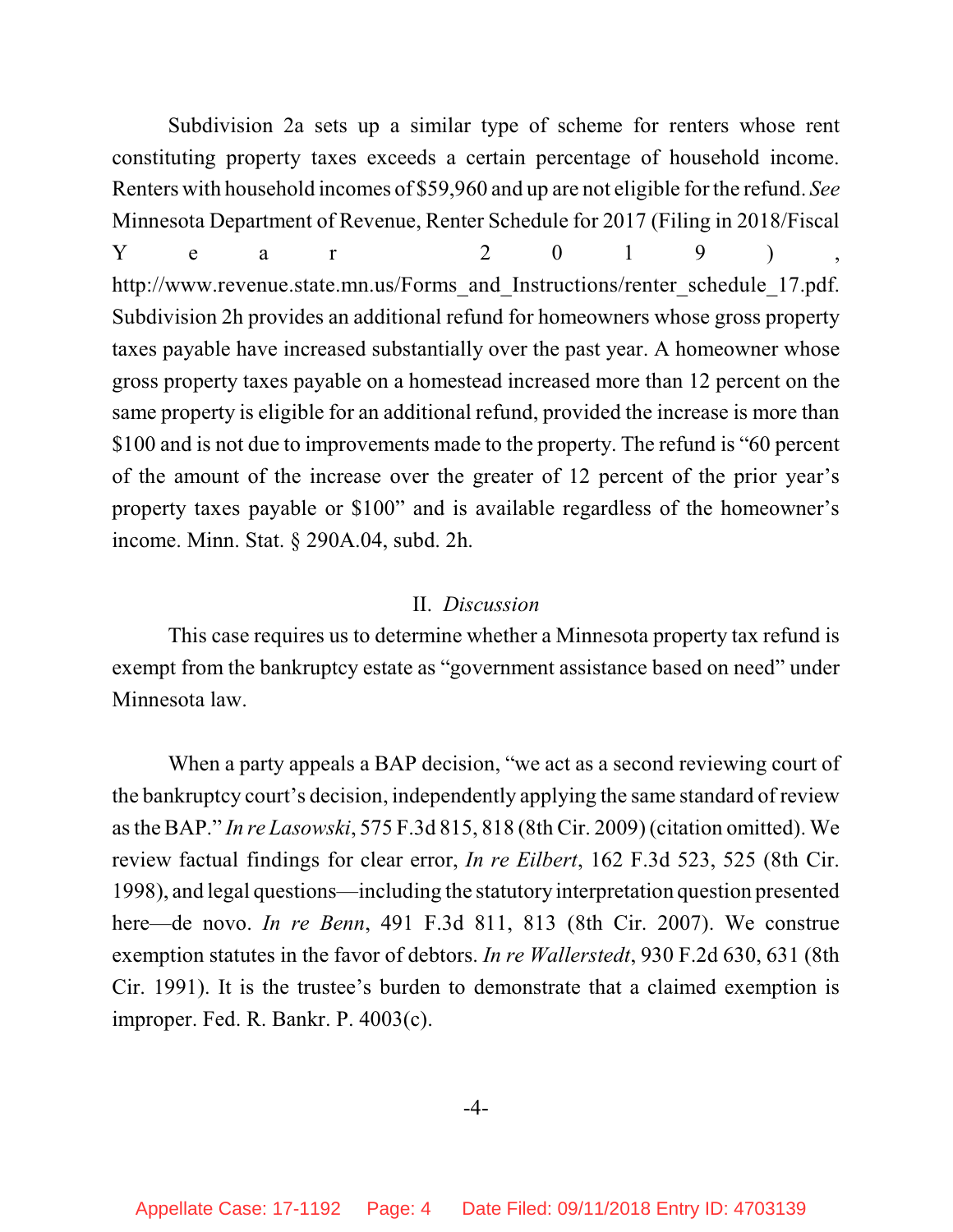When a debtor chooses to exempt property pursuant to state statute, we determine eligibility by looking to state law. Under Minnesota law, the first step in interpreting a statute is determining whether the statute is ambiguous. *Eclipse Architectural Grp., Inc. v. Lam*, 814 N.W.2d 692, 700 (Minn. 2012). "A statute is ambiguous 'if it isreasonably susceptible to more than one interpretation.'" *Id.* at 701 (quoting *Current Tech. Concepts, Inc. v. Irie Enters., Inc.*, 530 N.W.2d 539, 543 (Minn. 1995)). When "a statute's words are clear and unambiguous as applied to an existing situation," Minnesota courts "construe the words according to their common and approved usage." *S.M. Hentges & Sons, Inc. v. Mensing*, 777 N.W.2d 228, 231 (Minn. 2010) (citations omitted). Courts "go beyond the specific language of the statute to determine the intent of the legislature" only if "the language of a statute is unclear or ambiguous." *Emerson v. Sch. Bd. of Indep. Sch. Dist. 199*, 809 N.W.2d 679, 684 (Minn. 2012) (citation omitted).

We begin with the text of Minnesota Statute § 550.37, subdivision 14. The Minnesota Legislature chose to define "government assistance based on need" through a long, non-exhaustive list of government programs. While the programs range in the services they provide, they all clearly aim to serve the basic needs of low income, disabled, or elderly people living in Minnesota. The list demonstrates that the key words in "government assistance based on need" are "based on." Consequently, there is only one reasonable interpretation of "government assistance based on need": government benefits that aim to provide the basic necessities to the needy.

The more difficult question is whether the property tax refund at issue here fits the Minnesota Legislature's definition of "government assistance based on need." Hanson argues that *In re Hardy*, 787 F.3d 1189 (8th Cir. 2015), requires us to conclude that it does. *In re Hardy* presented us with a similar question: whether the Additional Child Tax Credit (ACTC), 26 U.S.C. § 24, could be exempted as a "public assistance benefit" under Missouri bankruptcy law. *Id.* at 1192. We concluded it could and based our decision largely on the amendments to the ACTC, which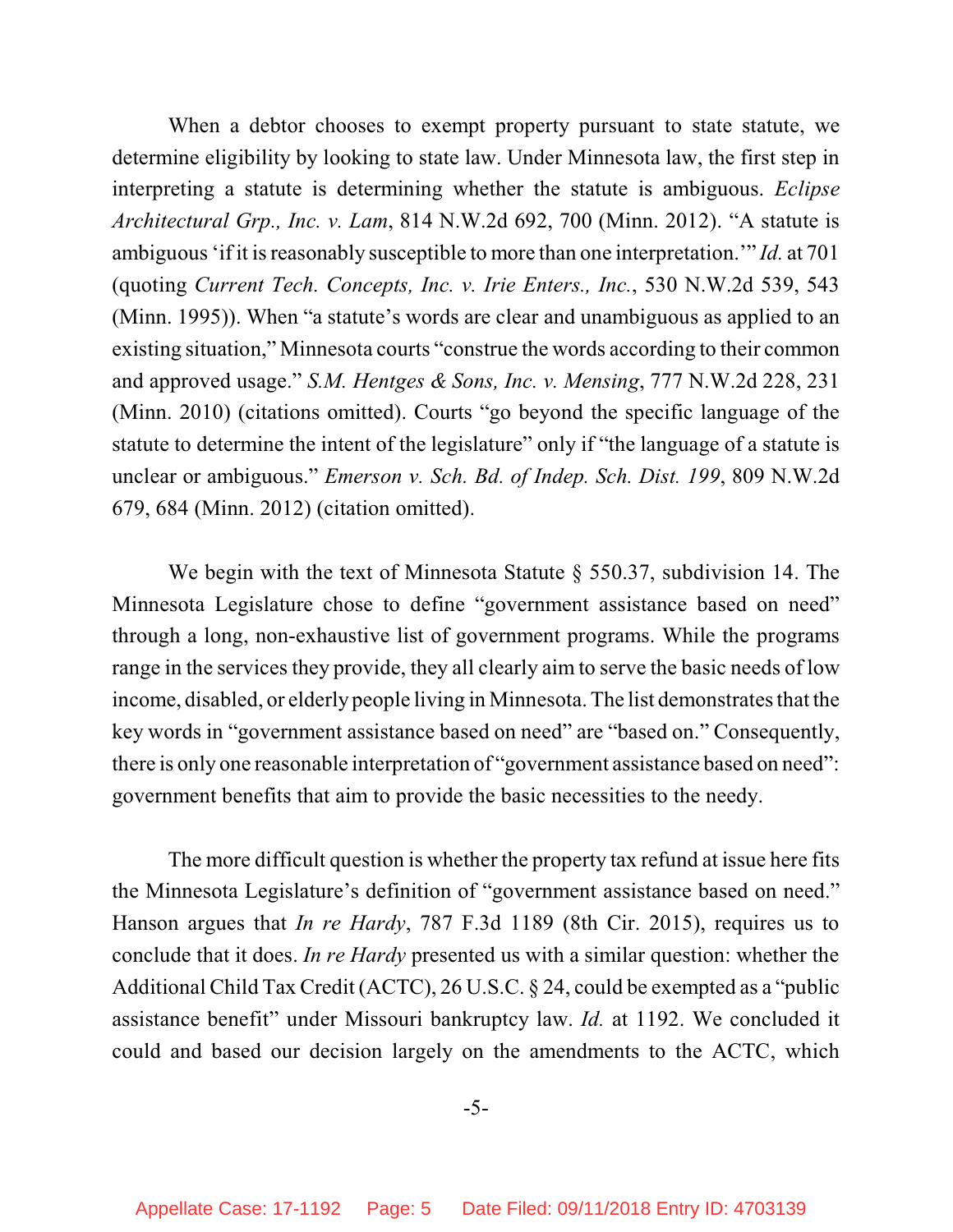"enabled more low-income earnersto claima refund and increased the refund amount for many low-income earners who previously were receiving a small refund." *Id.* at 1193, 1195. To answer the question Hanson presents here, we conduct a similar analysis to that in *In re Hardy* and examine the Minnesota Legislature's "intent in passing the [property tax refund] law, the history of the statute (including any amendments), and the operation of the statute in practice." *Id.* at 1193 (citations omitted).

The text of the Property Tax Refund Act is our first and strongest indication that the refund is not government assistance based on need. The Act states that its "purpose . . . is to provide property tax relief to certain persons who own or rent their homesteads." Minn. Stat. § 290A.02. It is noteworthy that the Act does not state that its purpose is to provide property tax relief to needy individuals, such as those who are low-income, disabled, unemployed, or elderly. Moreover, households earning up to \$105,499 are eligible for a property tax refund. *Id.* § 290A.04, subd. 2. Hanson correctly points out that we declined to adopt a rule that assistance could not be deemed to benefit the needy just because it also benefitted some non-low-income families. *In re Hardy*, 787 F.3d at 1193. But that does not mean that the income phase-out level isirrelevant. In *In re Hardy*, we noted that, in practice, a single parent supporting one child would no longer be eligible for any ACTC if his or her income exceeded \$26,300. *Id.* at 1196. Here, in contrast, a household earning \$100,000 and paying a property tax rate of 1.19 percent—the state average effective rate in Minnesota—on a \$250,000 home would be eligible for a partial refund under § 290A.04, subdivision 2.

When we consider other parts of  $\S$  290A.04, we find further evidence that the Minnesota Legislature did not intend for the refund to constitute government assistance based on need. Specifically, the additional refund under subdivision 2h for homeowners whose gross property taxes payable on a homestead increased more than 12 percent is available regardless of the household's income. Hanson urges us to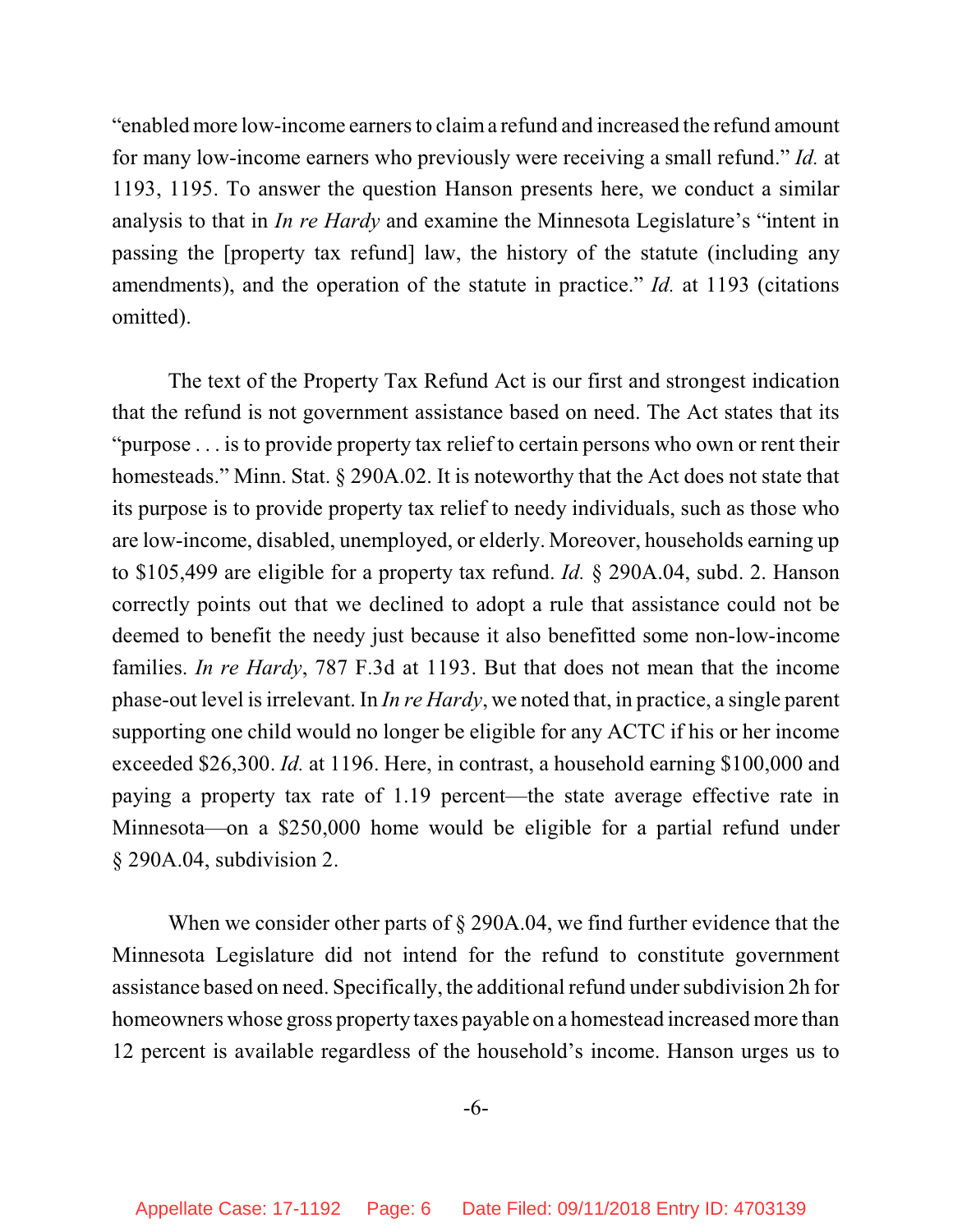ignore this subdivision and focus on only the subdivision that pertains to her. But we do not "consider[] statutory terms in isolation." *In re Benn*, 491 F.3d at 814 (citation omitted). That the same statutory scheme also provides a property tax refund to homeowners without regard to income, disability, or other type of need is another indicator that the refund available under subdivision 2 is not government assistance based on need.

The Minnesota Supreme Court's discussion of an earlier version of the statute further suggests that the Minnesota Legislature did not intend for the benefit to be based on need. According to the Minnesota Supreme Court, it was "clear that the [Act's] overall purpose is equalization, not only economic and social, but geographical." *Murphy v. Hiniker*, 261 N.W.2d 836, 840 (Minn. 1978). The Act was intended to help equalize property burdens across the state. *See id.* And while the court noted that it appeared that "the law was passed to help the poor," it stated the law was also passed to help "the middle class"—a level of income not generally considered "needy." *See id.* 

Hanson contends that the history of the Property Tax Refund Act shows that it is designed to benefit low-income people. But the history of the Property Tax Refund Act is distinguishable from that of the ACTC, which gradually developed to overwhelmingly benefit the poor. *See In re Hardy*, 787 F.3d at 1195 (noting the amendments to the ACTC "enabled more low-income earners to claim a refund and increased the refund amount for many low-income earners who previously were receiving a small refund"). A review of the amendments to the Property Tax Refund Act demonstrates the opposite: the Minnesota Legislature has actually expanded eligibility to more higher-income earners. In 1994, the Minnesota Legislature reduced the additional percentage of the remaining amount of property taxes a claimant had to pay before being eligible for the state refund and raised the income phase-out to \$61,929. The Minnesota Legislature raised the income phase-out again in 2001 to \$77,519. In 2008, it decreased the percentage-of-income threshold for the top five